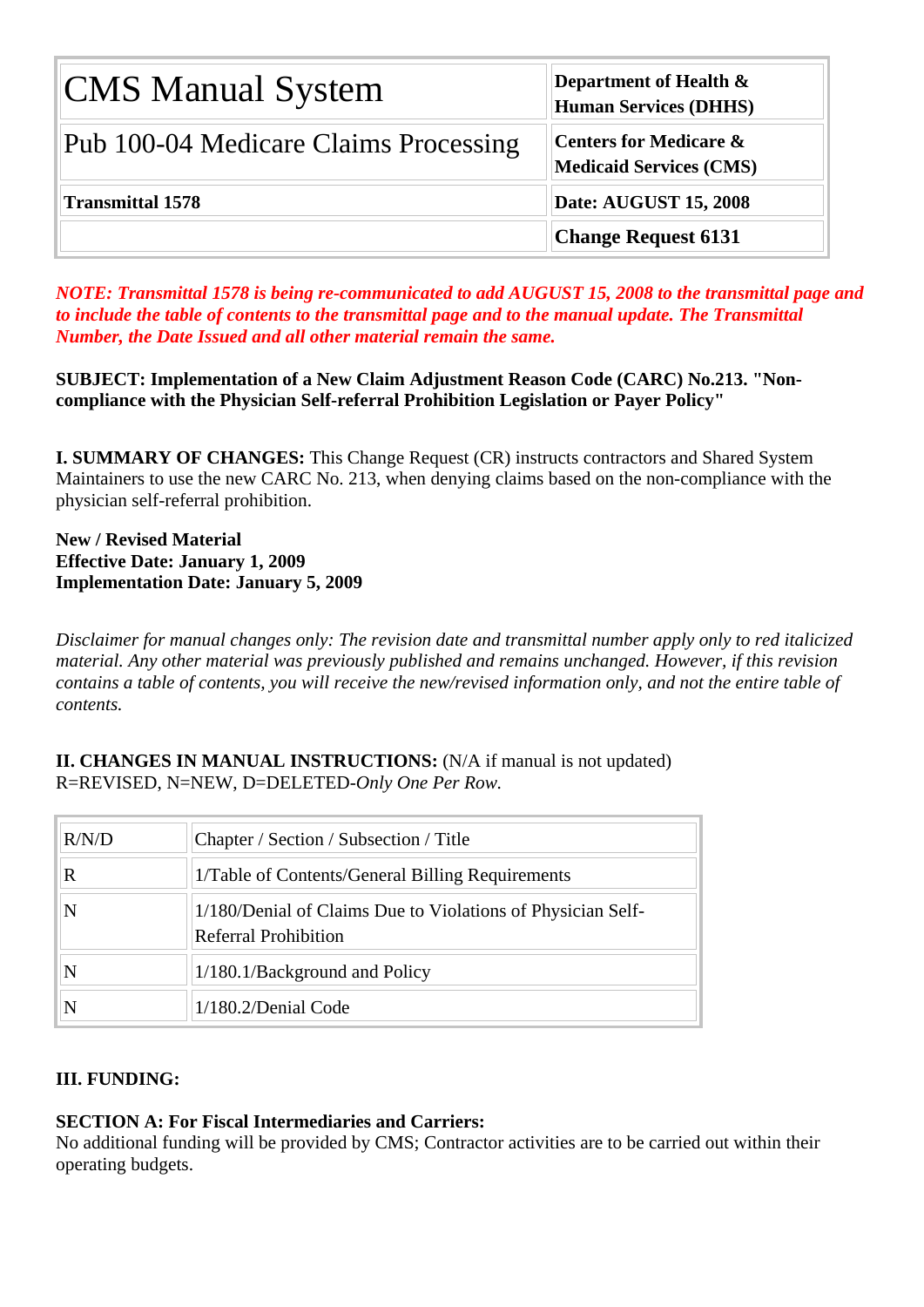## **SECTION B: For Medicare Administrative Contractors (MACs):**

The Medicare Administrative Contractor is hereby advised that this constitutes technical direction as defined in your contract. CMS does not construe this as a change to the MAC Statement of Work. The contractor is not obligated to incur costs in excess of the amounts allotted in your contract unless and until specifically authorized by the Contracting Officer. If the contractor considers anything provided, as described above, to be outside the current scope of work, the contractor shall withhold performance on the part(s) in question and immediately notify the Contracting Officer, in writing or by e-mail, and request formal directions regarding continued performance requirements.

# **IV. ATTACHMENTS:**

**Business Requirements**

**Manual Instruction**

*\*Unless otherwise specified, the effective date is the date of service.*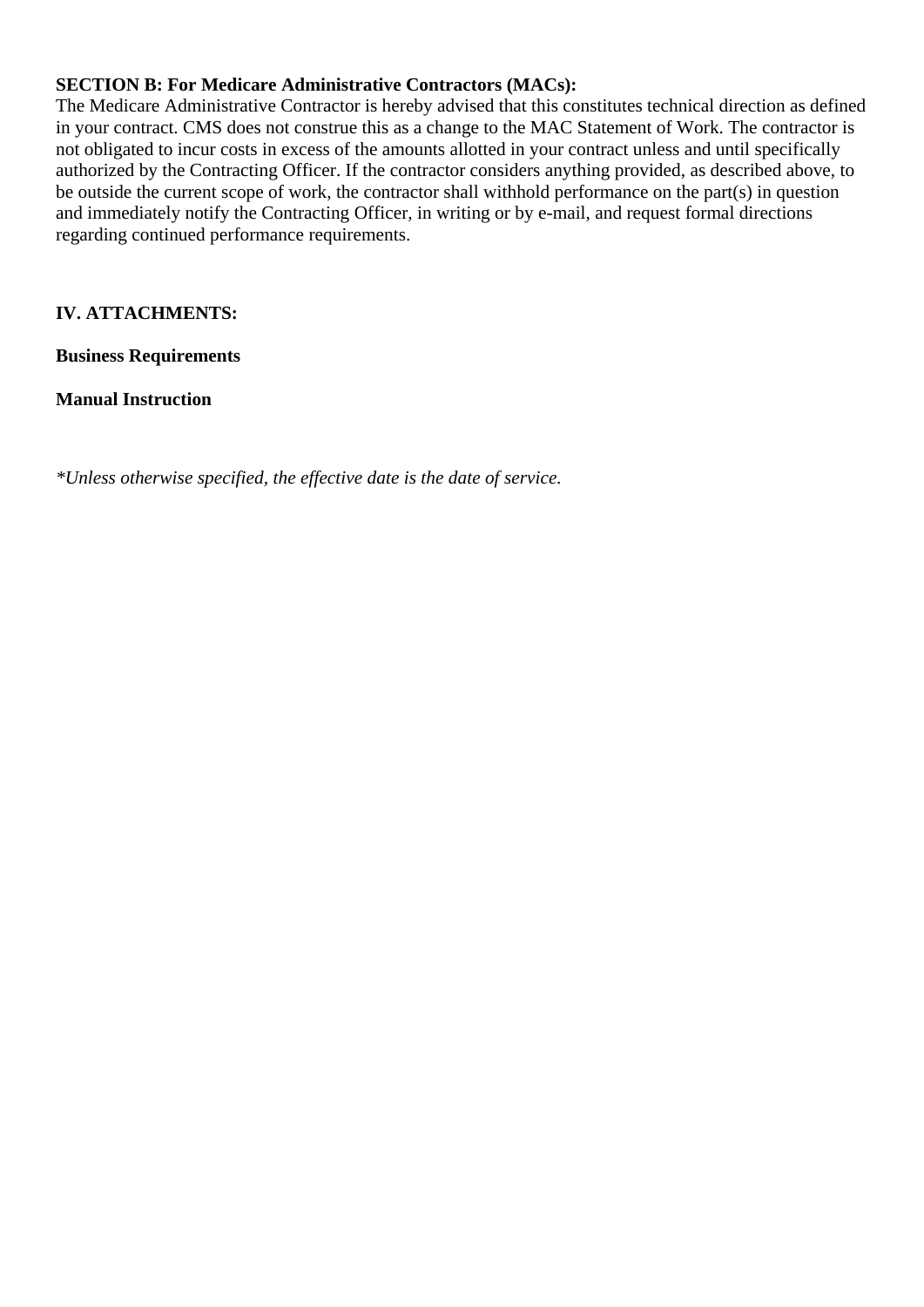# **Attachment – Business Requirements Pub. 100-04 Transmittal: 1578 Date: August 15, 2008 Change Request: 6131**

*NOTE: Transmittal 1578 is being re-communicated to add AUGUST 15, 2008 to the transmittal page and to include the table of contents to the transmittal page and to the manual update. The Transmittal Number, the Date Issued and all other material remain the same.* 

**SUBJECT: Implementation of a New Claim Adjustment Reason Code (CARC) No. 213. "Noncompliance with the Physician Self-referral Prohibition Legislation or Payer Policy"** 

**Effective Date**: January 1, 2009

**Implementation Date:** January 5, 2009

#### **I. GENERAL INFORMATION**

#### **A. Background:**

Under Section 1877 of the Social Security Act (the Act) (42 U.S.C. §1395nn), a physician may not refer a Medicare patient for certain designated health services (DHS) to an entity with which the physician (or an immediate family member of the physician) has a financial relationship, unless an exception applies. Section 1877 of the Act also prohibits the DHS entity from submitting claims to Medicare, the beneficiary, or any entity for DHS that are furnished as a result of a prohibited referral. The following services are DHS: clinical laboratory services; radiology and certain other imaging services (including MRIs, CT scans and ultrasound); radiation therapy services and supplies; durable medical equipment and supplies; orthotics, prosthetics, and prosthetic devices; parenteral and enteral nutrients, equipment and supplies; physical therapy, occupational therapy, speech-language pathology services; outpatient prescription drugs; home health services and supplies; and inpatient and outpatient hospital services. A "financial relationship" includes both ownership/investment interests and compensation arrangements (for example, contractual arrangements between a hospital and physician for physician services). The statute and regulations enumerate various exceptions to the physician self-referral prohibition. Violations of the statute are punishable by denial of payment for all DHS claims, refunds of amounts collected for DHS claims, and civil money penalties for knowing violations of the prohibition. Applicable regulations are published at 42 C.F.R. Part 411, Subpart J.

#### **B. Policy:**

Prior to the publication of the new CARC #213, there was no specific code to describe claims that are denied based on a violation of physician self-referral statute at Section 1877 of the Act. A specific code is appropriate so both the providers of DHS and the industry know that claims are being denied based on the non compliance with the physician self-referral prohibitions. This code should be used any time a claim is denied because the physician (or an immediate family member of the physician) has a financial interest in a DHS provider and fails to meet one of the exceptions available in 42 C.F.R. §§411.355-411.357.

#### **II. BUSINESS REQUIREMENTS TABLE**

*Use"Shall" to denote a mandatory requirement* 

| <b>Number</b> | <b>Requirement</b> | Responsibility (place an "X" in each applicable<br>column) |   |            |              |               |              |  |
|---------------|--------------------|------------------------------------------------------------|---|------------|--------------|---------------|--------------|--|
|               |                    |                                                            | F | $\sqrt{ }$ | $\mathbb{R}$ | Shared-System | <b>OTHER</b> |  |
|               |                    | M                                                          |   |            | H            | Maintainers   |              |  |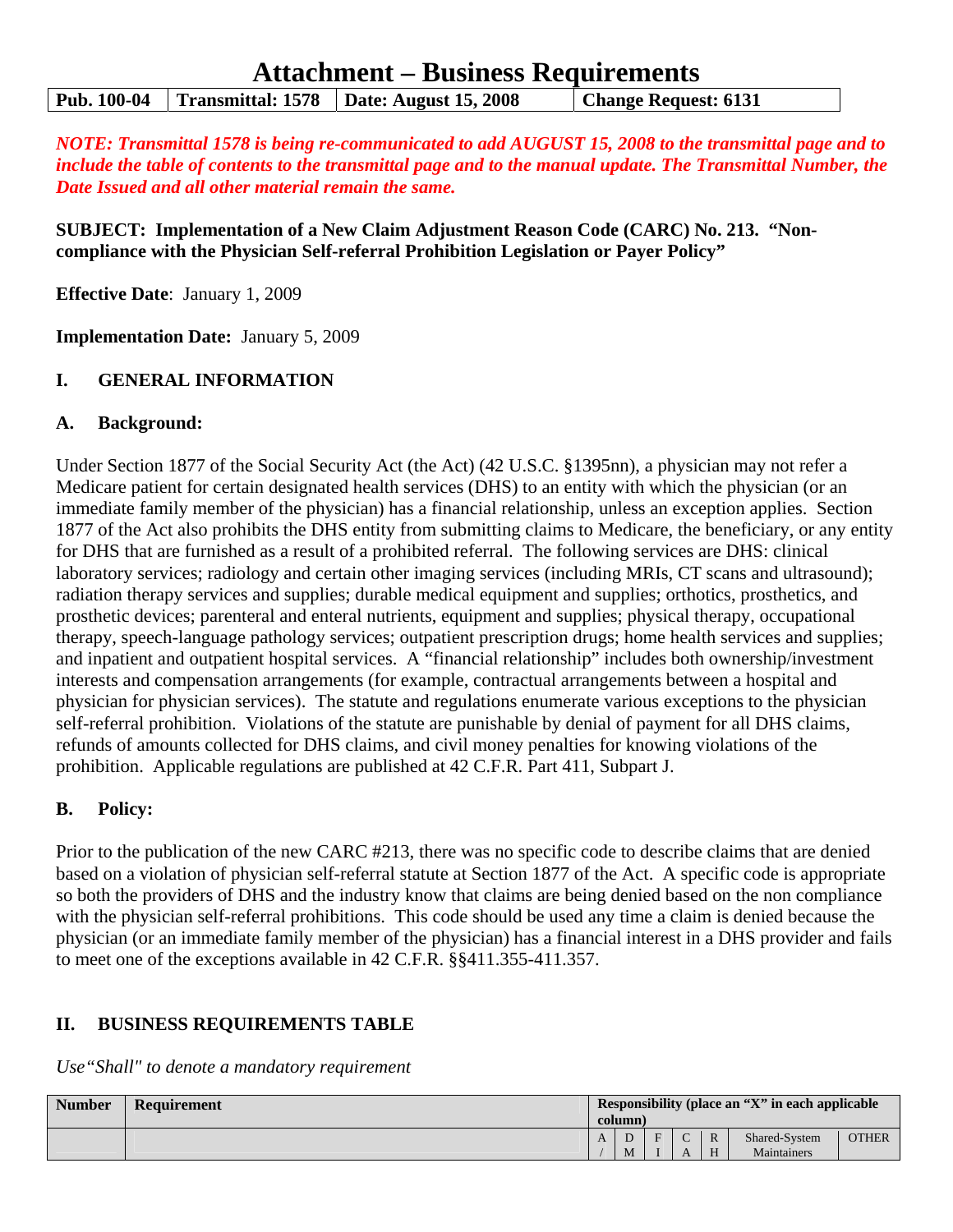|        |                                                                                                                                                         |  |  |  | M | M | W |  |
|--------|---------------------------------------------------------------------------------------------------------------------------------------------------------|--|--|--|---|---|---|--|
| 6131.1 | Contractors and Shared System Maintainers shall use<br>CARC #213, when denying or adjusting claims based on<br>the physician self-referral prohibition. |  |  |  |   |   |   |  |

# **III. PROVIDER EDUCATION TABLE**

| <b>Number</b> | <b>Requirement</b>                                            |                   |                   |   |                                |              |   |                  |               |                    | Responsibility (place an "X" in each applicable |
|---------------|---------------------------------------------------------------|-------------------|-------------------|---|--------------------------------|--------------|---|------------------|---------------|--------------------|-------------------------------------------------|
|               |                                                               |                   | column)           |   |                                |              |   |                  |               |                    |                                                 |
|               |                                                               | $\mathsf{A}$      | D                 | F | $\mathsf{C}$                   | R            |   |                  | Shared-System |                    | <b>OTHER</b>                                    |
|               |                                                               | B                 | M<br>E            |   | $\overline{A}$<br>$\mathbb{R}$ | H<br>H       |   |                  | Maintainers   |                    |                                                 |
|               |                                                               |                   |                   |   | $\mathbb{R}$                   | $\mathbf{I}$ | F | M<br>$\mathbf C$ | V<br>M        | $\mathcal{C}$<br>W |                                                 |
|               |                                                               | M                 | M                 |   |                                |              | S |                  | $\mathbf{S}$  | F                  |                                                 |
|               |                                                               | A                 | A                 |   | E                              |              | S |                  |               |                    |                                                 |
| 6131.2        |                                                               | С<br>$\mathbf{X}$ | $\mathsf{C}$<br>X | X | $\mathbb{R}$<br>X              | X            |   |                  |               |                    |                                                 |
|               | A provider education article related to this instruction will |                   |                   |   |                                |              |   |                  |               |                    |                                                 |
|               | be available at                                               |                   |                   |   |                                |              |   |                  |               |                    |                                                 |
|               | http://www.cms.hhs.gov/MLNMattersArticles/shortly             |                   |                   |   |                                |              |   |                  |               |                    |                                                 |
|               | after the CR is released. You will receive notification of    |                   |                   |   |                                |              |   |                  |               |                    |                                                 |
|               | the article release via the established "MLN Matters"         |                   |                   |   |                                |              |   |                  |               |                    |                                                 |
|               | listserv.                                                     |                   |                   |   |                                |              |   |                  |               |                    |                                                 |
|               | Contractors shall post this article, or a direct link to this |                   |                   |   |                                |              |   |                  |               |                    |                                                 |
|               | article, on their Web site and include information about it   |                   |                   |   |                                |              |   |                  |               |                    |                                                 |
|               | in a listserv message within one week of the availability of  |                   |                   |   |                                |              |   |                  |               |                    |                                                 |
|               | the provider education article. In addition, the provider     |                   |                   |   |                                |              |   |                  |               |                    |                                                 |
|               | education article shall be included in your next regularly    |                   |                   |   |                                |              |   |                  |               |                    |                                                 |
|               | scheduled bulletin. Contractors are free to supplement        |                   |                   |   |                                |              |   |                  |               |                    |                                                 |
|               | MLN Matters articles with localized information that          |                   |                   |   |                                |              |   |                  |               |                    |                                                 |
|               | would benefit their provider community in billing and         |                   |                   |   |                                |              |   |                  |               |                    |                                                 |
|               | administering the Medicare program correctly.                 |                   |                   |   |                                |              |   |                  |               |                    |                                                 |

# **IV. SUPPORTING INFORMATION**

## **Section A: For any recommendations and supporting information associated with listed requirements, use the box below:N/A**

*Use "Should" to denote a recommendation.* 

# **Section B: For all other recommendations and supporting information, use this space: N/A**

### **V. CONTACTS**

**Pre-Implementation Contact(s):** [John.Davis@cms.hhs.gov](mailto:John.Davis@cms.hhs.gov)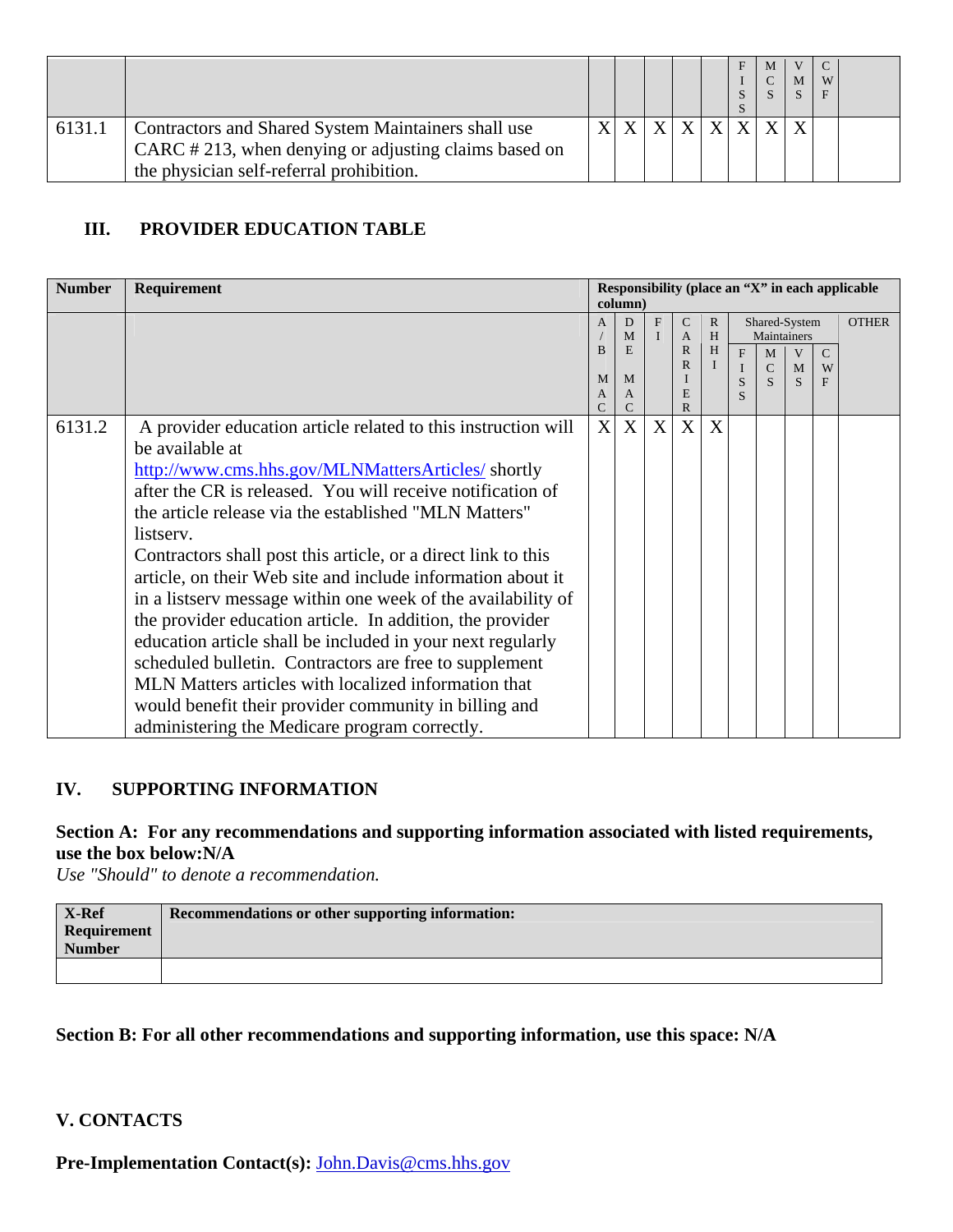## **VI. FUNDING**

## **Section A: For** *Fiscal Intermediaries (FIs), Carriers and Regional Home Health Carriers (RHHIs)***:**

No additional funding will be provided by CMS; contractor activities are to be carried out within their operating budgets.

### **Section B:** *For Medicare Administrative Contractors (MACs)***:**

The Medicare Administrative Contractor is hereby advised that this constitutes technical direction as defined in your contract. CMS does not construe this as a change to the MAC Statement of Work. The contractor is not obligated to incur costs in excess of the amounts allotted in your contract unless and until specifically authorized by the Contracting Officer. If the contractor considers anything provided, as described above, to be outside the current scope of work, the contractor shall withhold performance on the part(s) in question and immediately notify the Contracting Officer, in writing or by e-mail, and request formal directions regarding continued performance requirements.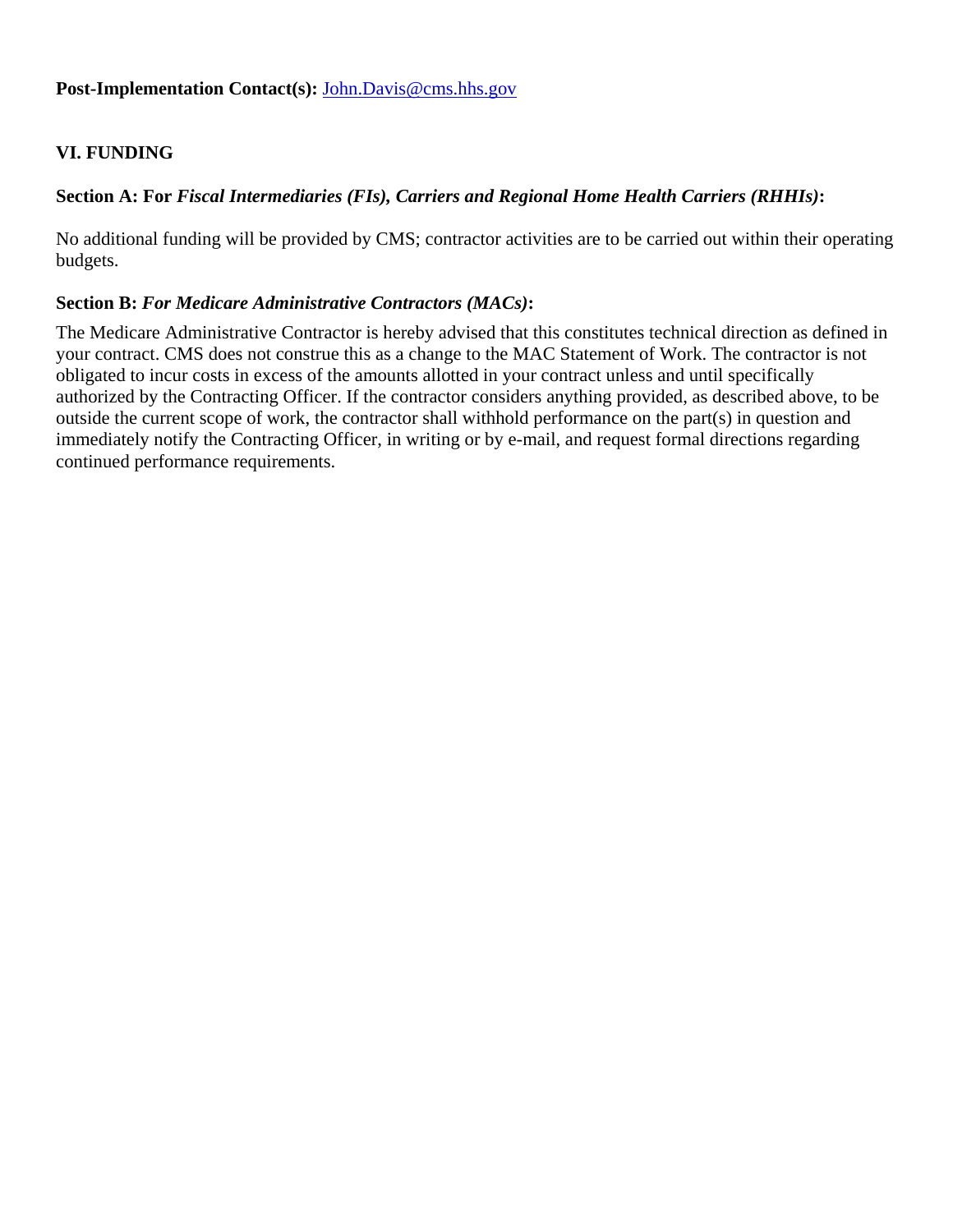# **Medicare Claims Processing Manual**

**Chapter 1 - General Billing Requirements** 

**Table of Contents**  *(Rev. 1578, 08-15-08)* 

*180 - Denial of Claims Due to Violations of Physician Self-Referral Prohibition 180.1 – Background and Policy 180.2 – Denial Code*